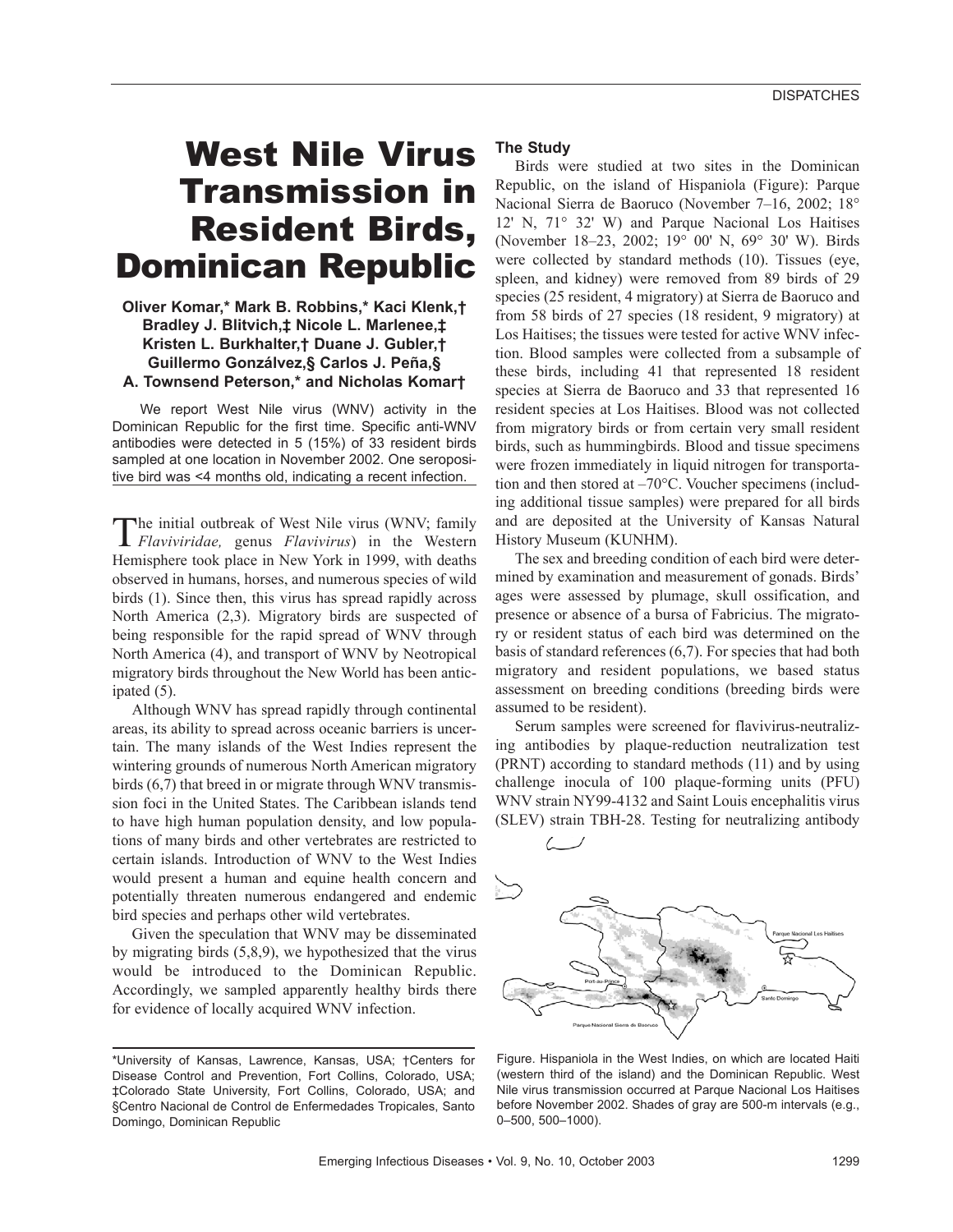## **DISPATCHES**

to SLEV was important because this virus has been detected in the Caribbean and isolated from wild birds (12) and cross-reacted to anti–WNV-neutralizing antibodies in 6% of seropositive birds sampled in New York (13). PRNTs were performed with Vero cells in 6-well plates and a serum dilution of 1:10 in BA1 buffer (Hanks M-199 salts, 0.05 M Tris pH 7.6, 1% bovine serum albumin, 0.35  $g/L$ sodium bicarbonate, 100 U/mL penicillin, 100 mg/L streptomycin, 1 mg/L Fungizone). Specimens that neutralized the virus stocks by at least 80% were further titrated in duplicate. To identify either virus as the causative agent, we used 90% neutralization as the criterion for a positive test result, and a four fold greater titer to one of the flaviviruses was considered diagnostic for that flavivirus.

Serum samples that showed neutralizing antibody titers to WNV or SLEV were tested by epitope-blocking enzyme-linked immunosorbent assays (ELISAs) with the WNV-specific monoclonal antibody 3.1112G, which discriminates between WNV and SLEV infections in birds (14). Because of the current lack of information on flaviviruses in the Dominican Republic, we required both the PRNT and the ELISA to test positive to consider a serum sample positive for WNV.

Tissues from each individual bird were pooled and homogenized in 2 mL of BA1 supplemented with 20% fetal bovine serum. Homogenates were clarified by centrifugation at 3,700 rpm for 10 min at 4°C. Four hundred microliters of each homogenate was screened for virus by Vero plaque assay (11). Homogenates obtained from flavivirus-seropositive birds were assayed for WNV RNA by TaqMan reverse-transcription polymerase chain reaction with WNV-specific primers  $(15)$ .

Serum samples from nine resident birds tested positive for flavivirus-neutralizing antibodies (Table). Of these, five birds were positive for WNV antibodies by PRNT and blocking ELISA. All WNV antibody–positive birds were sampled at the Los Haitises study site. One serum sample was collected from an immature bird (ruddy quail-dove, *Geotrygon montana*; KUNHM 94667) that was <4 months old, suggesting that virus transmission was recent. Virus was not isolated from any of the tissues tested from 118 resident and 29 migratory birds (all migrants were Parulidae), nor did we detect WNV RNA in any of the tissue homogenates from flavivirus-seropositive birds.

### **Conclusions**

Our finding of WNV-neutralizing antibodies in five resident birds represents the first evidence of WNV activity in the Dominican Republic. No cases of WNV infection in humans, horses, or birds were known at the time of sampling. The birds in this study could have been infected with WNV in the Dominican Republic as recently as early November 2002; nonetheless, the virus probably arrived earlier in the Caribbean region. Because no current infections were detected, our results reflect past virus transmission activity. Although we cannot determine when this activity began, the seropositive immature quail-dove presumably was infected after mid-July 2002, when it was

| Table. Laboratory results for flavivirus-seropositive birds collected in the Dominican Republic, 2002 <sup>a</sup> |              |          |                           |              |             |                 |                          |                   |
|--------------------------------------------------------------------------------------------------------------------|--------------|----------|---------------------------|--------------|-------------|-----------------|--------------------------|-------------------|
|                                                                                                                    | <b>KUNHM</b> | Date     |                           |              | <b>SLEV</b> | <b>WNV</b>      | % inhibition by          |                   |
| <b>Species</b>                                                                                                     | catalog no.  | sampled  | Age and $sex^b$           | Locality     | $PRNT_{90}$ | $PRNT_{90}$     | <b>ELISA<sup>c</sup></b> | Result            |
| Ruddy quail-dove                                                                                                   | 94667        | 21 Nov   | Immature male             | Los Haitises | $\leq 10^d$ | 20 <sup>d</sup> | 40                       | <b>WNV</b>        |
| (Geotrygon montana)                                                                                                |              |          |                           |              |             |                 |                          |                   |
| Mangrove cuckoo                                                                                                    | 94671        | $19$ Nov | Adult female <sup>e</sup> | Los Haitises | <10         | 160             | 81                       | <b>WNV</b>        |
| (Coccyzus minor)                                                                                                   |              |          |                           |              |             |                 |                          |                   |
| Hispaniolan lizard cuckoo                                                                                          | 94669        | 18 Nov   | Adult female              | Los Haitises | 160         | 640             | 73                       | <b>WNV</b>        |
| (Saurothera longirostris)                                                                                          |              |          |                           |              |             |                 |                          |                   |
| Hispaniolan lizard cuckoo                                                                                          | 94670        | 21 Nov   | Adult male                | Los Haitises | <10         | 40              | 23                       | <b>FLAV</b>       |
| (Saurothera longirostris)                                                                                          |              |          |                           |              |             |                 |                          |                   |
| Hispaniolan trogon                                                                                                 | 94951        | 12 Nov   | Adult male                | Sierra de    | <10         | 10              | 6                        | <b>FLAV</b>       |
| (Priotelus roseigaster)                                                                                            |              |          |                           | Baoruco      |             |                 |                          |                   |
| Red-legged thrush                                                                                                  | 94956        | 20 Nov   | Adult female <sup>e</sup> | Los Haitises | 10          | 160             | 86                       | <b>WNV</b>        |
| (Turdus plumbeus)                                                                                                  |              |          |                           |              |             |                 |                          |                   |
| Red-legged thrush                                                                                                  | 94689        | $19$ Nov | Adult male <sup>e</sup>   | Los Haitises | <10         | 80              | Not available            | <b>FLAV</b>       |
| (Turdus plumbeus)                                                                                                  |              |          |                           |              |             |                 |                          |                   |
| Red-legged thrush                                                                                                  | 94691        | 21 Nov   | Adult female              | Los Haitises | 20          | 1280            | 61                       | <b>WNV</b>        |
| (Turdus plumbeus)                                                                                                  |              |          |                           |              |             |                 |                          |                   |
| Greater Antillean grackle                                                                                          | 94949        | $19$ Nov | Adult male                | Los Haitises | 640         | 40              | 42                       | FLAV <sup>f</sup> |
| (Ouiscalus niger)                                                                                                  |              |          |                           |              |             |                 |                          |                   |

a ELISA, enzyme-linked immunosorbent assay; FLAV, undifferentiated flavivirus; KUNHM, University of Kansas Natural History Museum, Division of Ornithology; PRNT<sub>90</sub>, reciprocal 90% plaque reduction neutralization titer; SLEV, Saint Louis encephalitis virus; WNV, West Nile virus.

<sup>b</sup>Birds were in nonbreeding condition unless otherwise indicated.

 $\text{F}$ Inhibition values  $\geq$ 30% were considered significant.

d Values represent reciprocal titers; threshold of detection was 1:10.

e Breeding condition, as determined by size of gonads.

f Although serologic results based upon PRNT would suggest that this specimen be identified as SLEV antibody–positive, the WNV antibody–positive result in the blocking ELISA indicates that this specimen was possibly positive for both SLEV and WNV. However, secondary flavivirus infections are notorious for heterologous reactivity, so infection by WNV or other flaviviruses causing these reactions could not be ruled out. Hence, the determination as FLAV.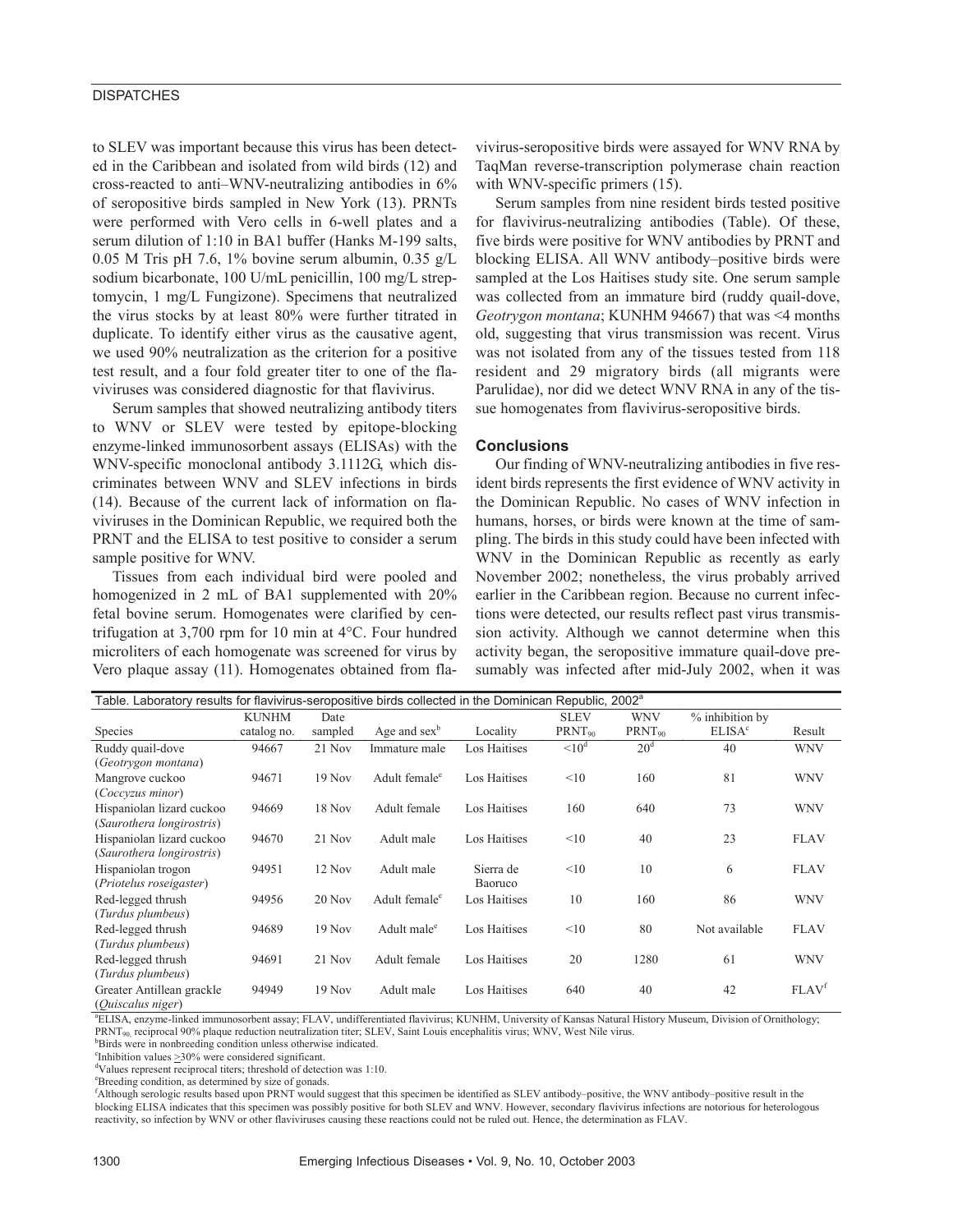born, and before early November 2002, in order to have stimulated detectable antibody production by mid-November.

The earliest evidence of WNV transmission in the West Indies is a human case from the Cayman Islands in 2001 (16). WNV-seropositive birds captured in Jamaica early in 2002 may have been infected in 2001 or earlier (17). Additional evidence of WNV transmission in the Caribbean region includes the report of two seropositive horses in Yucatán state, Mexico, sampled in July 2002 (18). Although the seropositivity of vertebrates in Cayman Islands, Jamaica, Mexico, and now the Dominican Republic is strong evidence for WNV activity in the region, it is indirect evidence and does not entirely rule out the possibility of cross-reactions with another flavivirus in laboratory assays. WNV remains to be isolated from the region.

The presence of WNV at Los Haitises may have resulted from transportation by viremic migratory birds from North America, where WNV transmission foci are widespread (2). Several migratory bird species, in particular, parulid warblers (order Passeriformes), were observed at this site. At least some passerine birds are capable of transmitting virus during their few days of viremia (19). Therefore, transmission to mosquitoes or predators from viremic migrants would be possible for a brief period (a few days, at most) after arrival at a site. Virus introduction into Caribbean ecosystems is therefore likely to occur at coastal sites where transoceanic migrants make first landfall.

We found no evidence of active virus in bird tissues of both resident and migratory species. We did not test serum samples from migrants because the presence of antibodies would not be informative, given the history of these birds traveling through areas of WNV transmission in or near North American breeding grounds. We presume that the five seropositive resident birds were infected locally because the four species involved are not migratory (7). Although young birds may disperse several kilometers from natal sites (20), adults probably live entirely within breeding territories.

Although only five birds (15%, 95% confidence interval [CI] 5% to 32%) at Los Haitises were found to be seropositive, the results suggest that transmission of WNV among bird populations at that site was widespread. For comparison, seroprevalence of WNV-neutralizing antibodies in resident birds was 50% (CI 44% to 57%) in Queens, New York City, after the 1999 outbreak (13), and 23% (CI 18% to 29%) in Staten Island after the 2000 outbreak (21). We used conservative criteria for determining a positive result because the background diversity of flaviviruses in the Dominican Republic has not been studied recently. If only the PRNT had been used (as was the case in the New York studies), then seven (21%, CI 7% to 35%) of the birds from Los Haitises would have been reported as positive for antibodies to WNV.

The evidence for local WNV transmission in the Dominican Republic indicates risk for West Nile fever and meningoencephalitis in the human, equine, and avian populations of Hispaniola. We suggest that WNV be considered in the differential diagnosis of humans and other vertebrates with central nervous system disease in Hispaniola.

#### **Acknowledgments**

We thank Bolivar Cabrera, Tristan Davis, Juan Cepedes Hidalgo, José Dolores Jiménez, Esteban López-Medrano, and Domingo Sirí for assistance in the field; José Ramón Albaine and Simón Guerrero for logistical assistance and assistance with permits; John Roehrig for assisting with the interpretation of serologic test results; and the two anonymous reviewers who provided comments on the manuscript.

This study was supported in part by National Science Foundation Grant #0211388, and in part by the Centers for Disease Control and Prevention contract U50/CCU 820510-02.

Mr. Komar is an ornithologist working on a Ph.D. in biology at the University of Kansas Natural History Museum and Department of Ecology and Evolutionary Biology in Lawrence, Kansas. His primary research interests are avian ecology and conservation in the Neotropical region.

#### **References**

- 1. Lanciotti RS, Roehrig JT, Deubel V, Smith J, Parker M, Steele K, et al. Origin of the West Nile virus responsible for an outbreak of encephalitis in the northeastern United States. Science 1999;286:2333–7.
- 2. Chow CC, Montgomery SP, O'Leary DR, Nasci RS, Campbell GL, Kipp AM, et al. Provisional surveillance summary of the West Nile virus epidemic—United States, January–November 2002. MMWR Morb Mortal Wkly Rep 2002;51:1129–33.
- 3. Health Canada. Population and Public Health Branch WNV surveillance updates, December 4, 2002. Available from: URL: http://www.hc-sc.gc.ca/pphb-dgspsp/wnv-vwn/mon\_e.html#sitrep
- 4. McLean RG, Ubico SR, Bourne D, Komar N. West Nile virus in livestock and wildlife. Curr Top Microbiol Immunol 2002;267:271–308.
- 5. Rappole JH, Derrickson SR, Hubalek Z. Migratory birds and spread of West Nile virus in the Western Hemisphere. Emerg Infect Dis 2000;6:319–28.
- 6. American Ornithologists' Union. Check-list of North American birds. 7th ed. Washington: American Ornithologists' Union; 1998.
- 7. Raffaele H, Wiley J, Garrido O, Keith A, Raffaele J. A guide to the birds of the West Indies. Princeton (NJ): Princeton Univ. Press; 1998.
- 8. Malkinson M, Banet C, Weisman Y, Pokamunski S, King R, Drouet MT, et al. Introduction of West Nile virus in the Middle East by migrating white storks. Emerg Infect Dis 2002;8:392–7.
- 9. Peterson AT, Vieglais DA, Andreasen JK. Migratory birds modeled as critical transport agents for West Nile virus in North America. Vector Borne Zoonotic Dis 2003;3:27–37.
- 10. Gaunt AS, Oring LW, editors. Guidelines to the use of wild birds in research. The Ornithological Council; 1997. Available from: URL: www.nmnh.si.edu/BIRDNET/GuideToUse